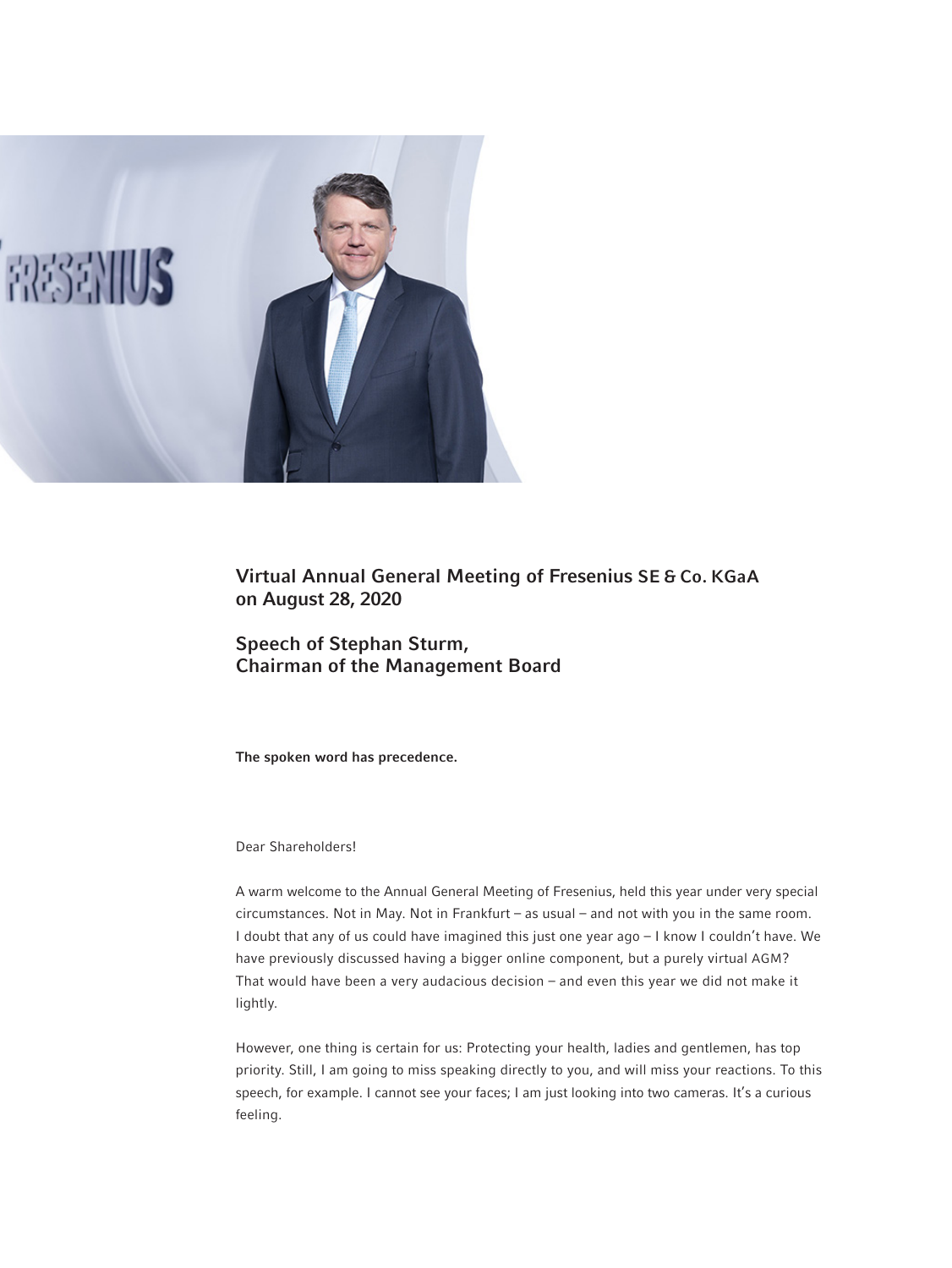But I also can see a positive side. Certainly, more shareholders will take part. Because making a special trip to Frankfurt occupies an entire day: Many people do not have the time, or the ability. Today, all you need is an Internet connection. I think we will gain a lot of valuable experience. And so, together, let's make the best out of this virtual AGM.

It's not only the circumstances of this AGM that show us how the coronavirus has the world firmly in its grip. Now, as before. As the CEO of Fresenius, I am often asked, 'Do we need to prepare for the second wave? And if so, when?' My answer: I don't know if we have the first wave behind us. The coronavirus is here. And it's not going away soon.

#### In battle against the coronavirus

This pandemic is an unprecedented challenge. Also for Fresenius – especially for Fresenius – because we are a healthcare company. We are part of the solution. And we are needed – more than ever. We help ensure that healthcare systems can continue to function. Around the world. Even in a crisis like this. We are doing everything we can to provide the best possible care for people. This is our responsibility. And we will fulfill it.

I am proud of that. Above all, of our great employees! There are now more than 300,000 of them, and they deserve the credit for all we have achieved during this pandemic. Their service has been unparalleled, and often on the very front line – in our hospitals. And in our dialysis clinics. In our plants, and in logistics. They have kept the machine running. At times under difficult conditions, but they were there. And they are still there – for our patients. Were we all gathered in the same hall today I would ask you to give them a big round of applause. Actually; I'm sure I wouldn't even have to ask.

Allow me to give you a few examples of what I mean:

## Acute care hospitals: a focal point

Our acute care hospitals, of which there are about 130, have naturally been – and remain – a focal point. We made them fully available for the treatment of COVID-19 patients. That is true of Helios in Germany. And it is true of Quirónsalud in Spain and Latin America. We significantly increased the number of intensive care beds, and respirator stations everywhere. And extremely quickly, too. The situation in Spain, especially, was dramatic for a time. In an initiative that I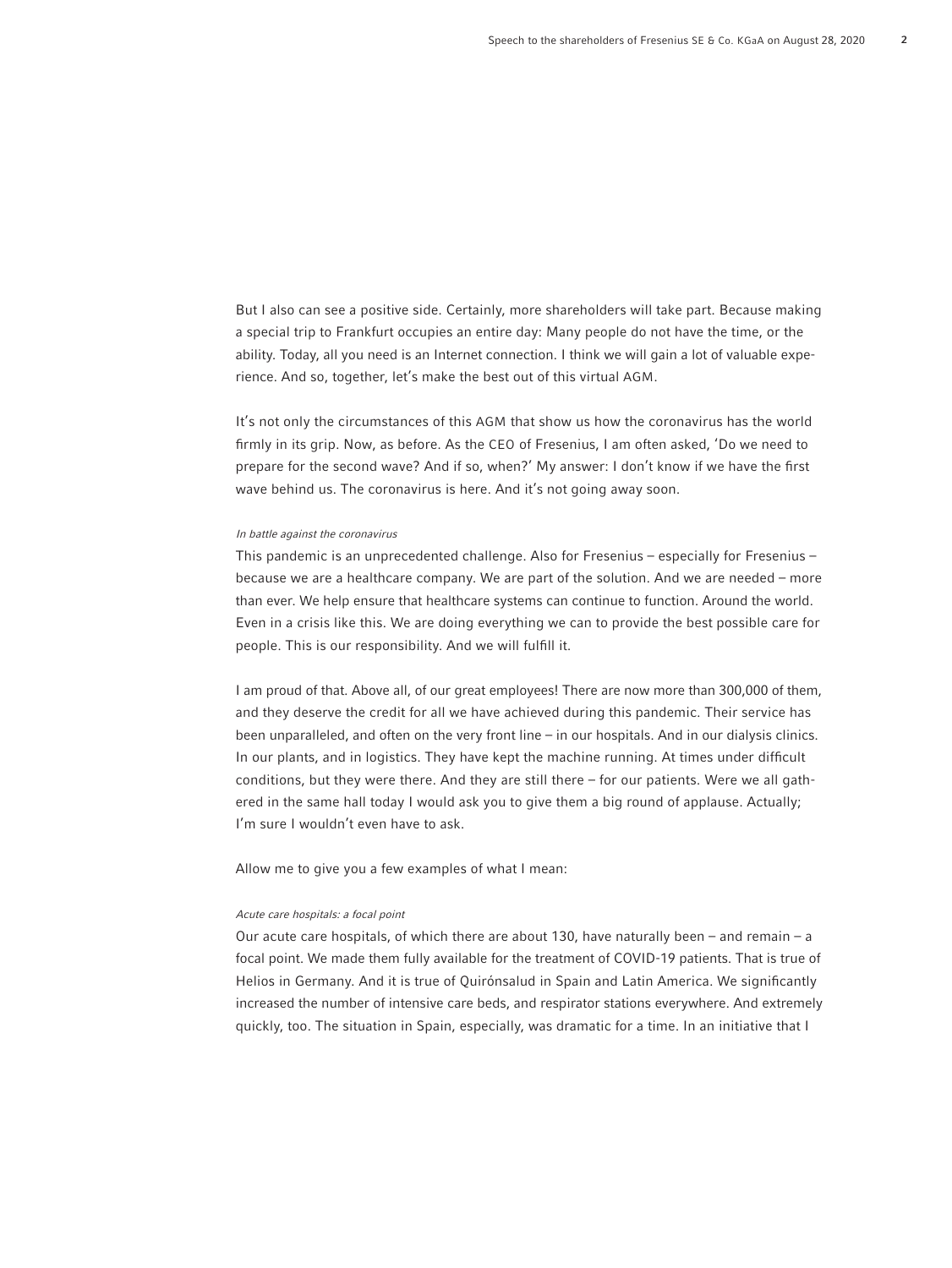found particularly moving, teams of doctors and nurses from Germany traveled there to support their Spanish colleagues. The call for volunteers had hardly gone out before our inbox was overflowing with offers to go. Every volunteer understood the risk but saw the need to help, as well as a chance to gather practical experience in dealing with COVID-19.

### Ensuring dialysis continues during the pandemic

The coronavirus also presents an enormous challenge in dialysis. Dialysis patients cannot just stay home. They depend on their treatments, in most cases three times a week. Or else they die. In the more than 4,000 dialysis clinics we operate worldwide, we have significantly stepped up safety and hygiene measures. In this way we are protecting our colleagues and ensuring that kidney disease patients can continue to receive life-saving dialysis.

But what happens when dialysis patients are infected with COVID-19? They still need dialysis. And so, in the United States, we started a very special operation. With other dialysis providers, we reconfigured selected dialysis centers so patients could be isolated for treatment. This protects other patients and lifts some of the burden from hospitals, which otherwise would have had to treat these infected people.

#### Maintaining the production and distribution of life-sustaining products

Life essential: this also applies to many of our products. That is why we have done everything we can to maintain production and distribution. When possible, we have even increased capacity. This is true for both Fresenius Medical Care and Fresenius Kabi.

At Fresenius Medical Care, particularly the products for acute dialysis have been in high demand because COVID-19 often leads to acute kidney failure. We also significantly expanded production of Novalung devices, which can be used to treat patients with lung failure, another possible consequence of COVID-19.

The demand for some drugs produced by Fresenius Kabi has also increased significantly as a result of the pandemic. We reacted quickly here to adjust production in order to devote all applicable capacities to drugs in particularly high demand. However, we did not take advantage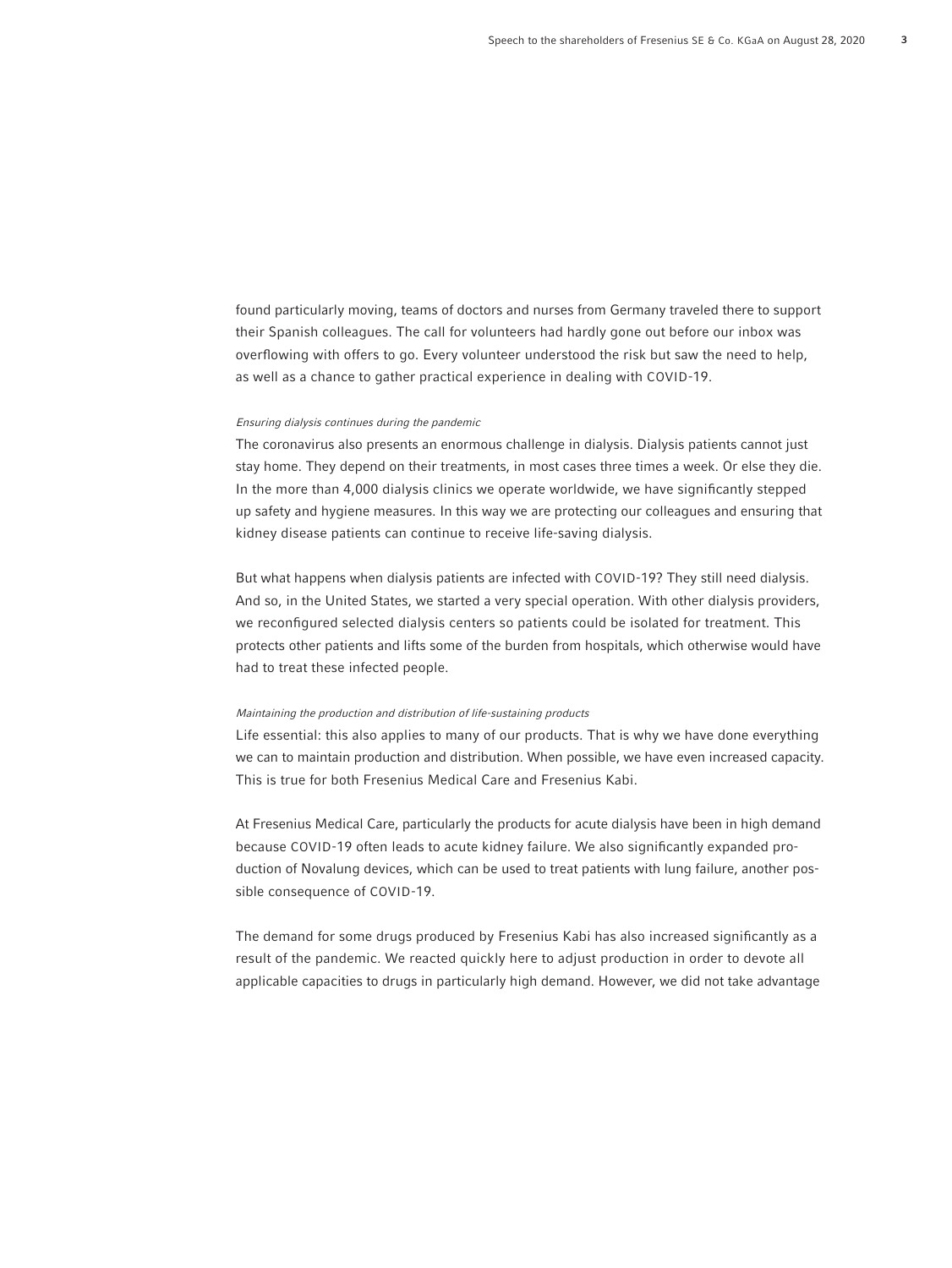of the situation. Despite significantly higher demand we kept prices stable and communicated that clearly. For me, it was simply the right thing to do.

These are just a few of the many examples of our contribution to the battle against the coronavirus. A battle that is affecting all of us – as a society and as a company. We have learned a lot since February. We have made changes and adjusted. Much of this will remain, even after the battle is won.

#### A consistent shift to Mobile Work

"Home office," for example. Or more precisely; Mobile Work. As I said earlier, many of our employees are care personnel and physicians. Others work in production, or logistics. For them, home office is not an option. In administrative functions, however, we have very consistently switched to Mobile Work. For the safety of our employees – and everyone else. Home office is something we used pre-coronavirus, but not that extensively. Not like now. It has been a very big adjustment, but I must say, it works. Very well, even. Also for me personally.

So, will we all be working exclusively from home in the future? I don't think so. Over time things would be lost; trust, culture, values. I expect we will see hybrid models. We won't be in the office as often, but as a result will use the time there even more intensively.

### Accelerating digitalization across the board

The coronavirus has accelerated digitalization not only in office life, but across the board. Especially in our medical offerings. Telemedicine for example: The pandemic has opened many eyes to its potential. Much of what is done today on an inpatient basis will in the future be done on an outpatient basis. And a lot of things done on an outpatient basis now will be done at home. We see a clear confirmation of our approach and we are working full speed to expand our offering.

### Putting even more "we" in Fresenius

Another thing the coronavirus brought us is a stronger community; more "we" at Fresenius. We are quite a large company with a decentralized structure. With good reason. But we have the same values and the same goal: Ever better medicine for ever more people. The crisis has made that clear to us, once again. It has made us not only grow together; we have also come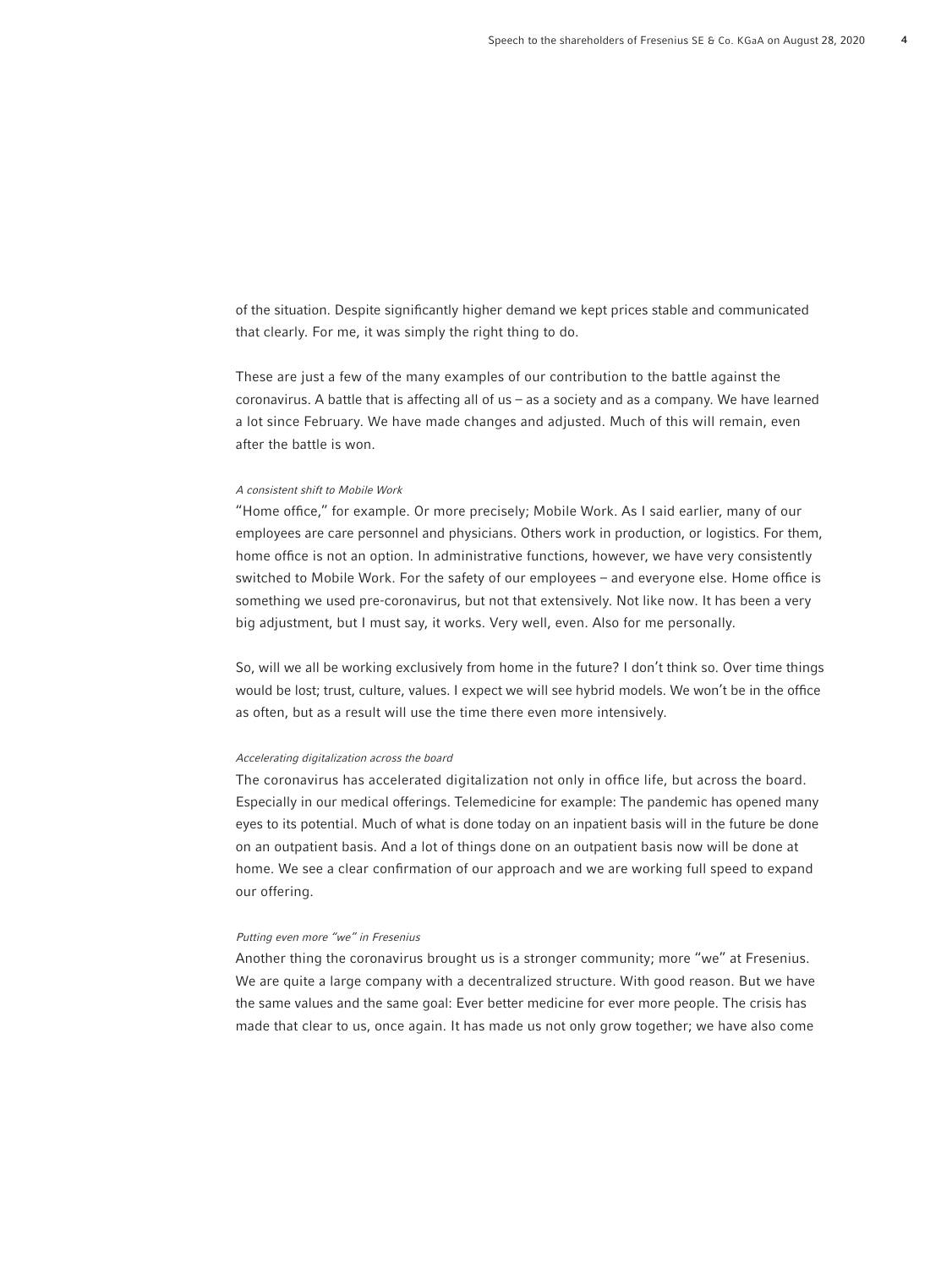together. The extent of support between the business segments, across countries and continents, has never been this high. Everyone is doing their best. Sharing knowledge, and profiting from each other's experiences. We are learning a lot from each other, and I am sure: We will hold on to this after the pandemic.

Those are the positive aspects, but of course the pandemic remains a huge challenge. Medically and economically. We have had to make a much greater effort and in some areas we have faced – and continue to face – considerable restrictions. Especially in our hospitals as well as in our rehabilitation clinics; or in the projects business of Fresenius Vamed. And for Fresenius Kabi, fewer surgeries means less demand for drugs.

### Solid business development despite the pandemic

This is all having an impact on our balance sheet. Yes, our sales increased again in the first half of 2020 – by 5 percent. But our earnings fell – by 6 percent. Albeit from a high level. Our estimate is that, without the coronavirus, they would have increased by 3 to 7 percent – approximately in line with sales. We are not used to declines in earnings, and we certainly do not want to get used to them. But in view of the overall situation, we have come through the crisis quite solidly so far.

#### Pandemic puts pressure on share price

The same, unfortunately, cannot be said for our share price. Last year it rose another 18 percent, though from a low base. But this past March, the extent of the pandemic became increasingly clear and fears of a worldwide economic crisis grew, sending the world's stock markets on a downward spiral that our share could not escape. At one point it was worth only about 25 euros. We are now back well above that level, but in recent weeks the share has again lost ground. There are apparently still doubts about how well Fresenius will come through this crisis. We, on the other hand, are optimistic. And we are working hard to overcome these doubts. To win back trust in our future development. Your trust.

I am convinced: Fresenius stands on a broad, solid foundation with resilience that is being proved – now more than ever. Our expectation is that in the coming quarters, earnings will again increase. What will that mean for our short- and medium-term forecast? Allow me to come back to that shortly.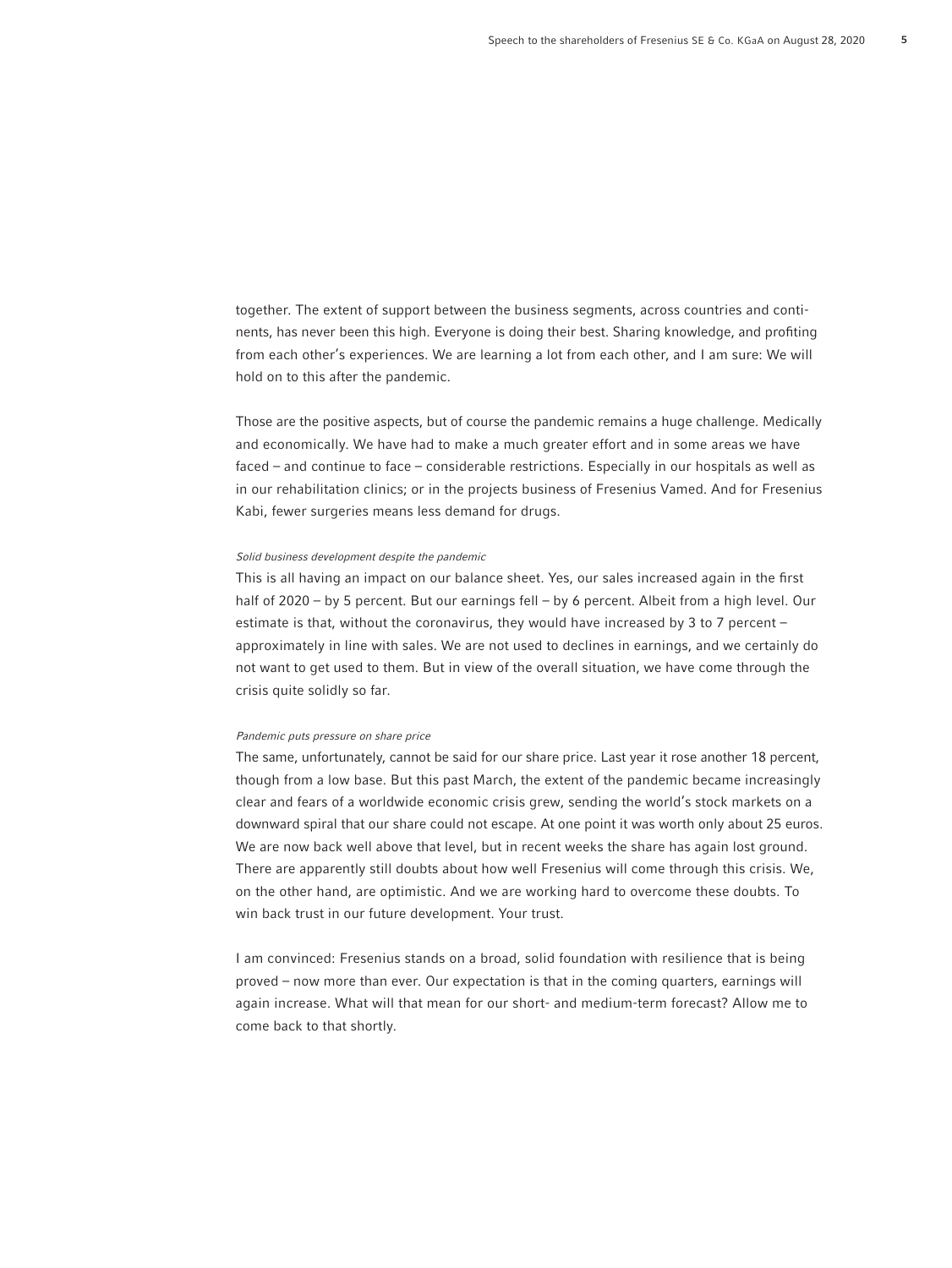#### Learning the right lessons

First, I would like to get a little bit political. I know, you're not used to that from me, but these are exceptional times. Germany has, without a doubt, come through the pandemic very well so far. Yet there have been mistakes. And although the challenges were unprecedented, these mistakes could have been avoided. Yes, we are all smarter with hindsight. Yet it is important to draw the right lessons so we can at least avoid repeating the same mistakes.

The first mistake: unilaterally orienting everything totally to the pandemic. I think this was true in many areas of society, but most of all in medicine. COVID-19 is clearly a huge threat: I have already pointed this out in my speech. But there are other illnesses. Strokes. Heart attacks. Cancer. Just to name a few. They did not disappear when the coronavirus came. Yet because of it, far fewer patients were treated after the lockdown. Because they were afraid to go back to hospitals. And because we were told to shut everything down. Far fewer tests were conducted, which meant many illnesses were not detected. Or detected too late, and so could not be treated. The resulting harm is not as easily quantifiable as the number of coronavirus victims. But it's there.

We shut everything down, although the major coronavirus wave never came to Germany. That was a mistake. Because the hospitals – especially ours – have shown that they can very quickly adapt and adjust. Create capacity. We do not, therefore, have to keep hundreds of intensive care beds in reserve, unused. We do not have to postpone other important procedures. We need flexible structures and closer networking between hospitals. Then we can react quickly and effectively – even to a crisis like this. This is not only more efficient, it also takes account of everybody.

### Solidarity, not selfishness

This brings me to another point: In the crisis, many countries have tended to be selfish. You can call it caution. Or protecting your own people. But it is still selfishness. A selfishness that hurts everyone in the end. One example: The German prohibition on exporting protective equipment. Bad enough that Germany was only thinking of itself here, but it was not even thought through. For example, in our Kabi facility in the Austrian city of Graz we produce Propofol – an important sedative especially during the pandemic, because it is used to sedate mechanically ventilated patients. In this plant, which supplies all of Europe, production employees are strictly required to wear protective equipment. It comes from Germany, and suddenly we were prevented from sending it to Austria. We purchase the masks centrally, in Germany, and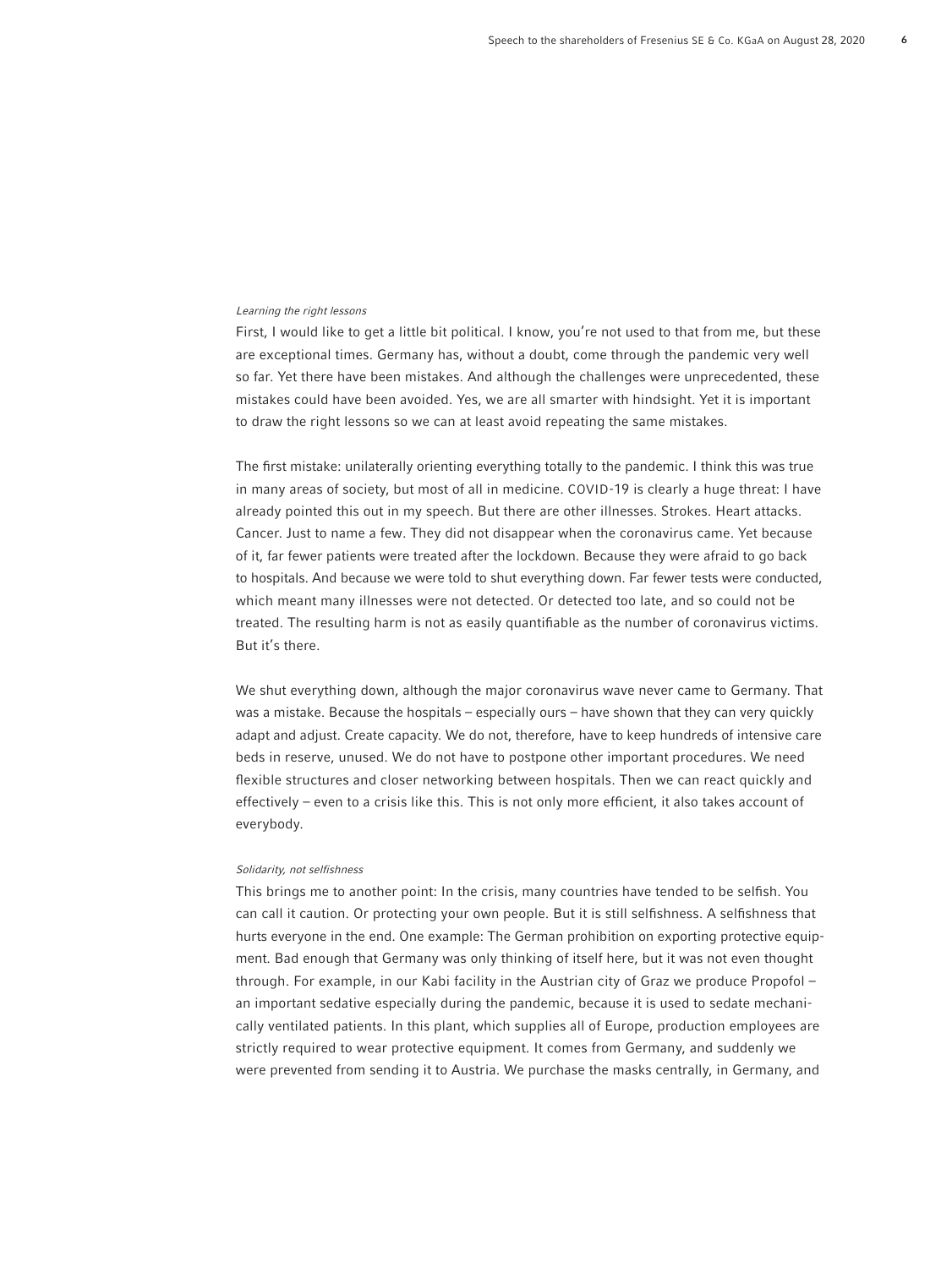suddenly we were prevented from sending them to Austria. No protective equipment; no Propofol. For all of Europe. At the last minute, we were able to persuade officials to lift the ban.

This example shows that national solutions do not help, especially in a crisis. It is much more about solidarity and working together. It is about capturing the advantages of a global division of labor. This is our principle at Fresenius. We draw on the skills and resources of many different countries and do so for the benefit of patients. I would wish the same from political decision makers, and not a relapse into national isolation.

## Dear Shareholders!

That was a lot about the coronavirus, but the pandemic is an exceptional situation and I felt the topic merited that much attention. Because I think you want to know a lot about it – and want to know how your company is doing. How we are coping with the challenges, and how we will meet our responsibility. I hope I was able to address your questions.

Of course, we are here today to talk about 2019. This is the Annual General Meeting for the last business year. And I am happy to say: It was a good year for us. A successful one. Again. That is why I want to give it the attention it deserves.

### 2019: A year of investment

First: 2019 was a year of investment! As we said it would be. We had always invested a great deal, and these investments have been increased yet again. Investments in research and development. In the continued development of our business. The goal: To place Fresenius on an even better footing for the coming decade. To remain successful over the long term.

This means we are willing in the short term to accept somewhat lower financial returns. Investment costs money. What happens when we invest more than we usually do? It weighs on our profit. At least temporarily. But these are the means by which we ensure our continued growth. Our future success: a success that we measure primarily in medical terms. Even more patients. Even better treatments. Even more Forward Thinking Healthcare. These successes also pay off in economic terms. And that will continue to make us an attractive investment in the future.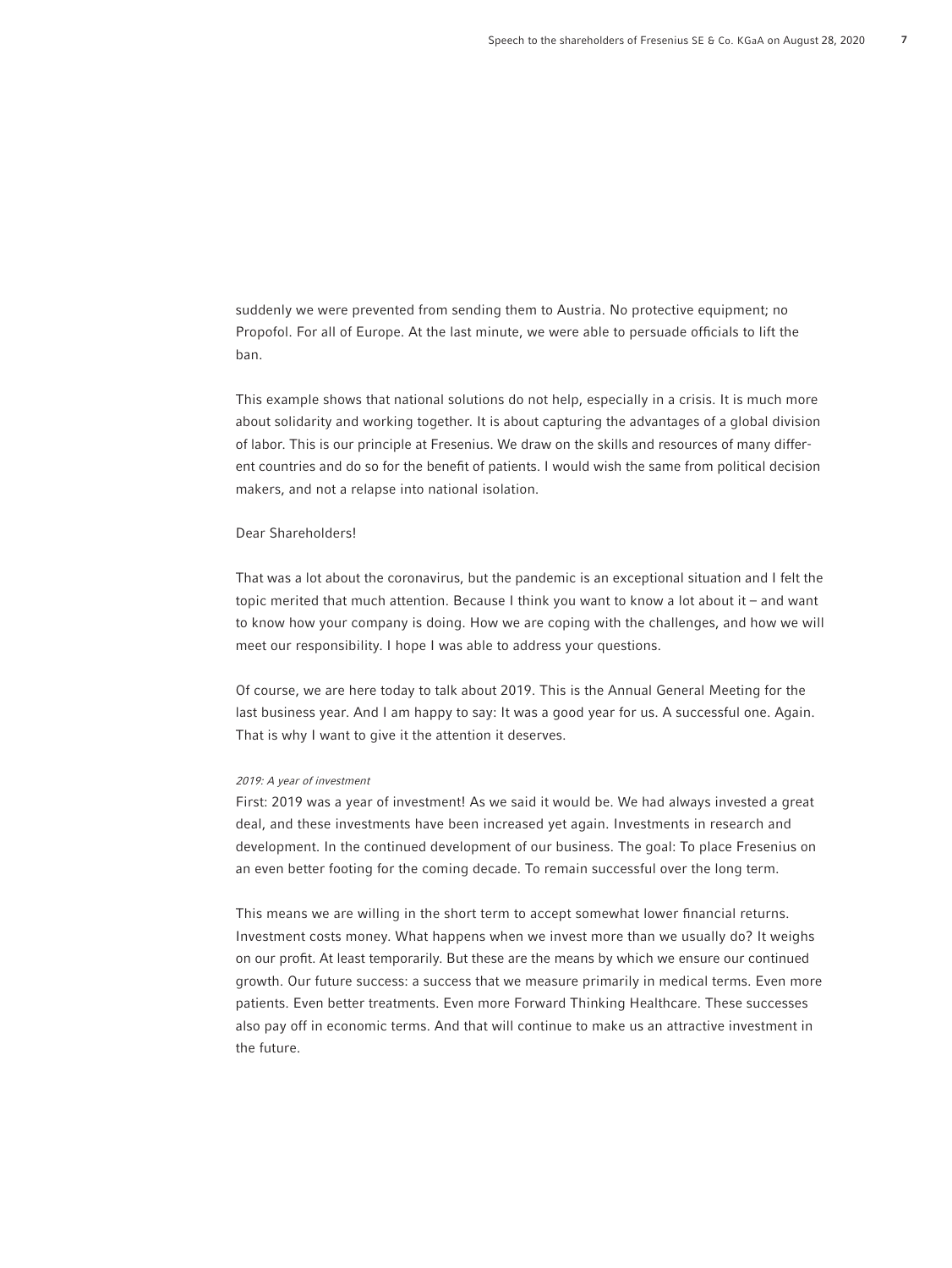#### 16th consecutive record year

2019 was more than just a year of investment. It was also a year of continued growth. We achieved a new set of all-time highs. This applies to revenue as well as to earnings. And for the 16th consecutive time! Earnings were 1.9 billion euros which, despite our increased investment, still represented a half-percent increase. Revenue rose 6 percent to 35.5 billion euros. All these figures are in constant currency.

#### 27th consecutive dividend increase proposed

Based on these results, we not only were able to meet our forecasts: They also allowed us to recommend raising the dividend again. This represents the 27th successive increase! Provided, of course, that you vote approval. Our proposal: A dividend of 84 cents. This represents a 5 percent rise; a substantial increase. Even our higher investments and the coronavirus do not change this. We are oriented long term, and we want to remain successful over the long term. This is the basis of our proposal to share this success with you.

So much for the numbers. The work we did on the ground in 2019 to achieve those results is something I would like to present to you now in the form of a few examples:

#### Expanding and advancing home dialysis

Let us start with Fresenius Medical Care. We closed the acquisition of NxStage. An important step that allowed us to substantially raise our presence in home dialysis. This form of treatment is becoming more and more prevalent, most of all in the United States. However, this trend can also be found in other parts of the world. This was the case even before the coronavirus. Now demand has grown even stronger. We are making great strides in integrating NxStage and we are investing heavily in needed infrastructure. We are doing this because we want to provide home dialysis on a large scale.

### New dialysis machine for emerging markets

In addition, we have launched the 4008A in more markets, including China. This is the new dialysis machine developed specially for use in developing countries. It allows us to substantially improve access to life-saving dialysis there. And we had something else to celebrate: The 40th anniversary of our most important production facility for dialysis machines, in the city of Schweinfurt in Germany's Franconia region. One of every two dialysis machines used worldwide comes from there! In addition, we have expanded our international network of dialysis centers: 66 new centers in only one year.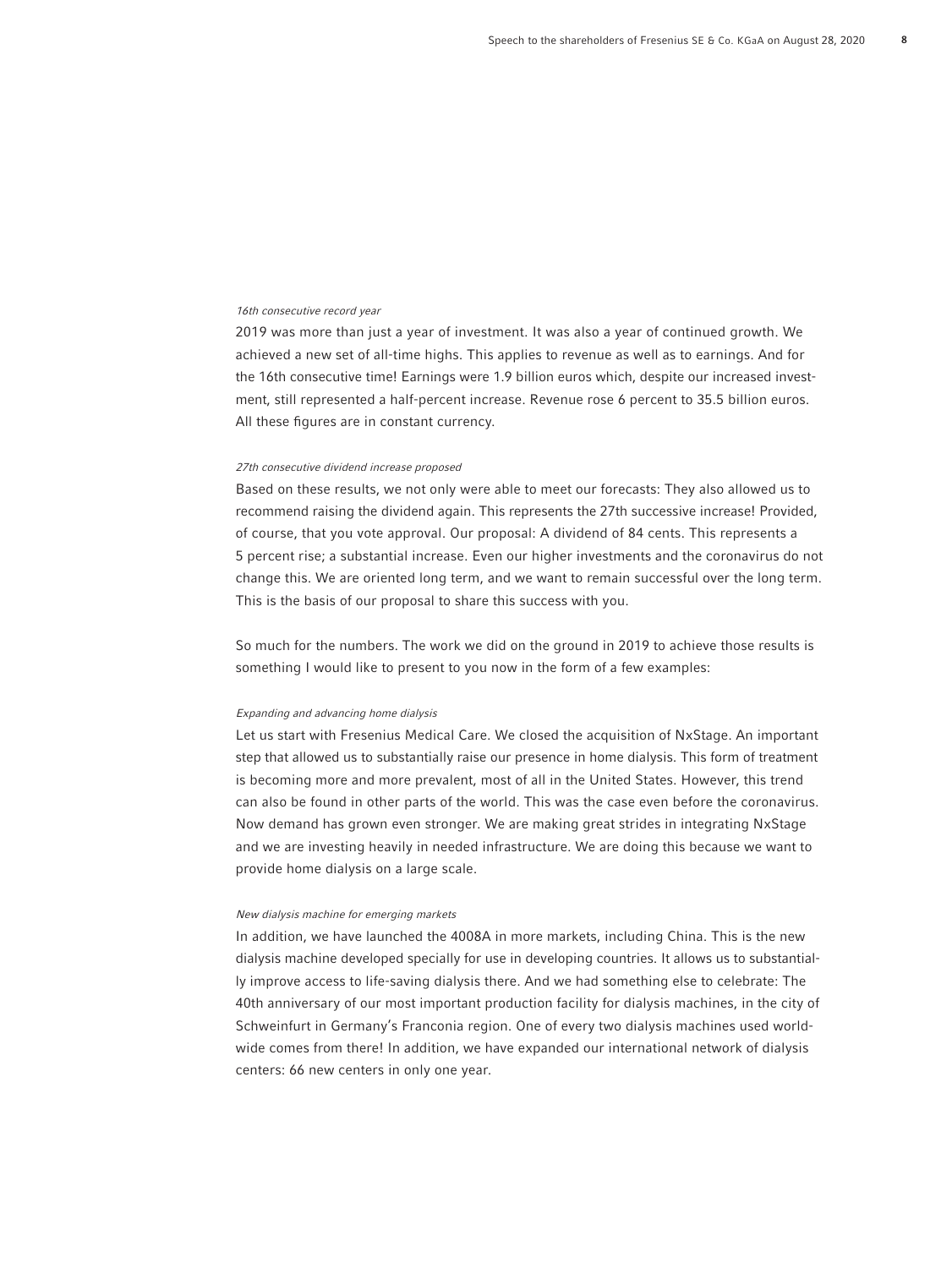#### First biosimilar launched

Fresenius Kabi also achieved a milestone: 2019 was the year we launched our first biosimilar into the market. It is called Idacio and inhibits inflammation. Among its uses is the treatment of rheumatism. In conjunction with this, we opened our research and development center for biosimilars in Eysins, Switzerland. Biosimilars is a new treatment field for us. We have great expectations for it. So far, there is every reason to believe we will meet them.

#### Investments in production facilities

Accompanying this have been major investments in our factories. In the Chinese city of Wuxi, for example, where we manufacture clinical nutrition products. But particularly strongly in the USA – even without the tailwinds of the last years. A major competitor appears to have solved its internal problems, and regained market share. That is the reason our revenue in the country dropped slightly in 2019. Although we posted excellent growth in other parts of the world, for example in the emerging markets, this was not enough to offset developments in the USA. We are working hard to improve our position. Investments will help us in this respect. Concurrently, we again see solid opportunities for expansion in other markets. We will take full advantage of these.

#### Challenges in Germany

Fresenius Helios is next up. Developments again were mixed. Let us begin with a look at Germany: The consequences of regulatory changes continue to have an impact on us. The trend toward more ambulatory care is another contributing factor. At the same time, the measures we have taken to respond are beginning to show results.

#### New business models

We have successfully implemented new business models. One example is occupational medicine. We also increased our range of services in preventive care. We have opened Helios Prevention Centers in several large cities, including Berlin and Munich. What we offer is onestop medical check-ups. Easy to reach and without lengthy waiting times. And should the need arise, direct access to the Helios care network.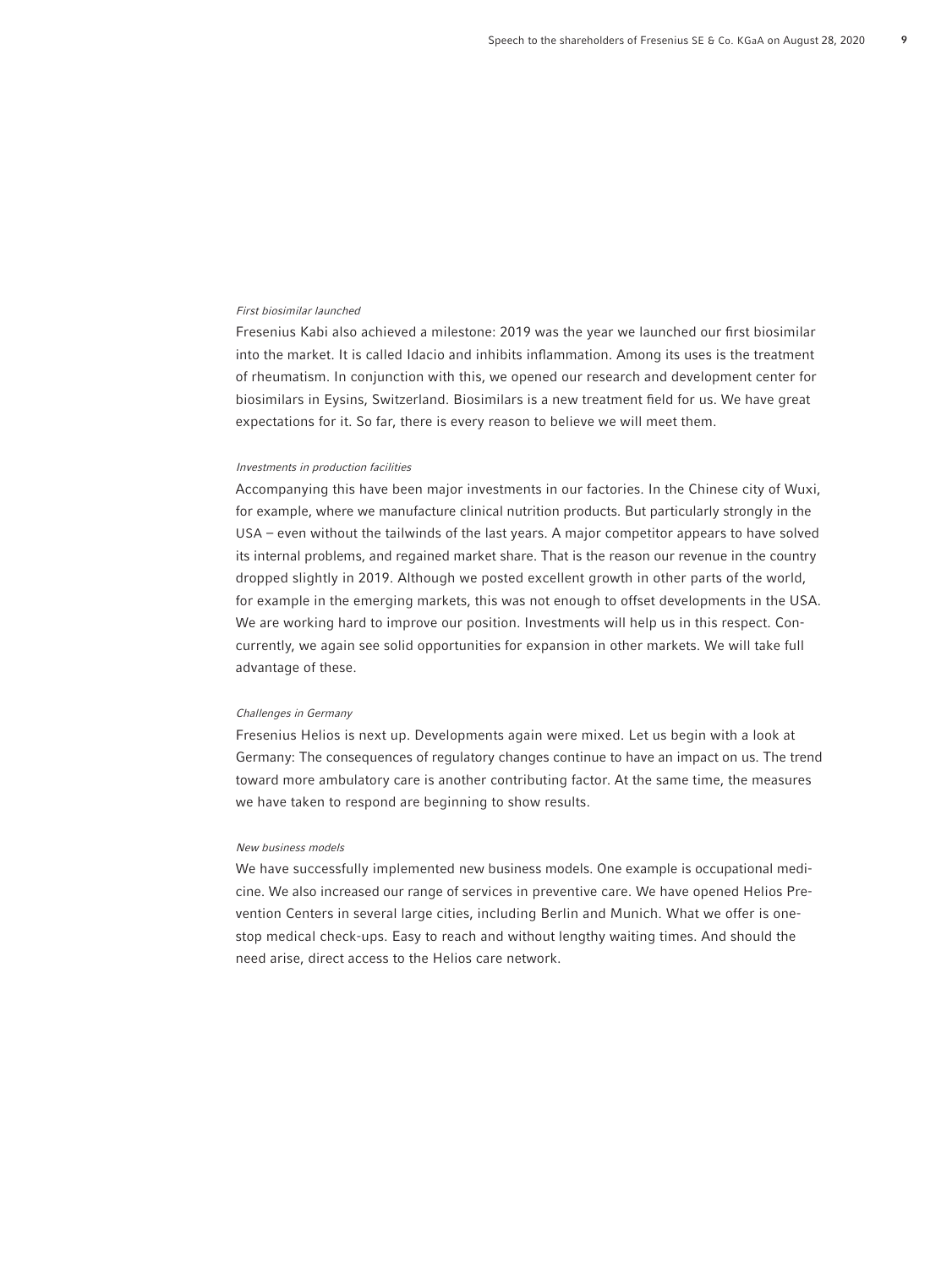#### Digitalization in the hospitals

We have also pushed forward on the digitalization of our hospitals. One of the many projects is a digital portal for patients. With more comfort and a wide variety of functions. These include access to laboratory results and the ability to make appointments. And perhaps you remember this: We planned to hire 1,000 additional care personnel. This goal was substantially exceeded! We are pleased to welcome 1,300 dedicated new colleagues.

#### Acquisition of Malteser hospitals in Germany

And this year we will again grow through acquisitions: Four hospitals of the Malteser humanitarian aid group – located in the western German cities of Bonn, Duisburg and Krefeld – shall become part of Helios. Together, they offer about 1,300 beds and have more than 2,700 employees. We expect to close these acquisitions before the end of this year.

### Acquisition of hospital in Albacete, Spain

Now for a look at Spain. Quirónsalud again posted strong growth. As expected. We acquired another hospital in Albacete. An outstanding addition to our existing network in southeast Spain.

### New proton beam therapy center in Madrid

In Madrid, we completed work on the country's first center for proton beam therapy. Right on target. Proton beam therapy is a specialized form of cancer treatment. Very modern. Much less invasive. We have now treated more than 40 patients. About 30 of them have already successfully completed their treatment.

## Additional acquisitions in Colombia

We also increased our presence in Colombia with several acquisitions. Quirónsalud now operates five hospitals there. In the cities of Cali and Medellín. The capital city Bogota will soon join that list. We agreed to an acquisition there in February. We also acquired CediMed. It is the country's leading provider of medical diagnostic services.

## Leading provider of post-acute care

Developments at Fresenius Vamed in 2019 also were very good. As you know: We transferred the Helios rehabilitation facilities to Vamed in 2018. Then last year, we successfully concluded the integration. Vamed is now one of the leading rehab providers for post-acute care.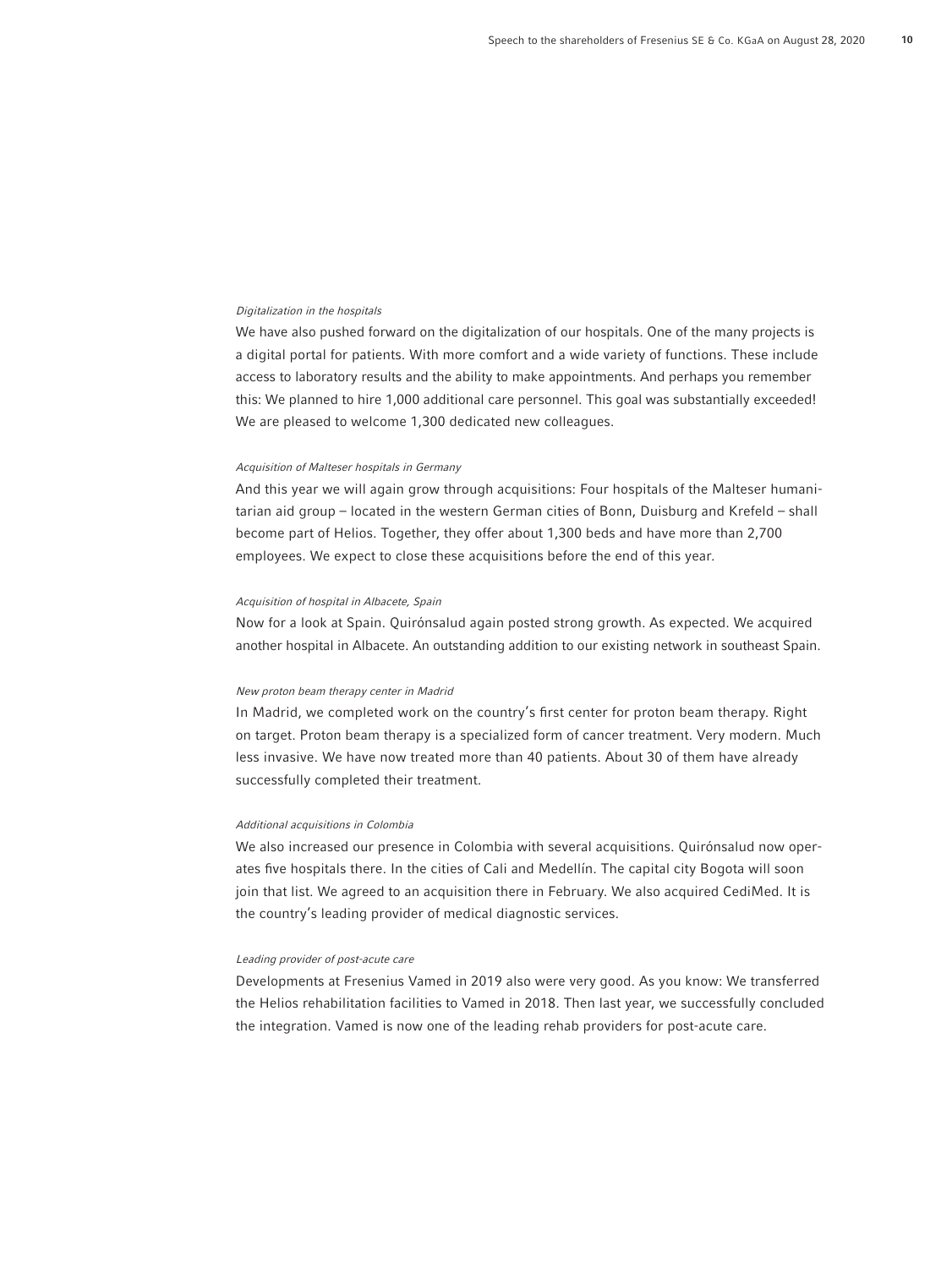#### Milestone in project business

A milestone also was reached in project development: The opening of new central clinics in Kiel and Lübeck. They are part of the University Hospital Schleswig-Holstein. The modernization program is almost completed. That project was more than just remodeling and new construction at the two sites: Technical operations management until 2044 is also part of the contract. The total project volume is 1.7 billion euros.

#### Superbly positioned for continued growth

In summation: 2019 was another successful year for Fresenius. We continued to expand, and we took important steps for future growth. 2019 also showed us that continued growth will require more effort. The competition has gotten stiffer. Price pressure is stronger. Regulation in some sectors is increasing. This means we must do more to be and to stay successful. We must, as has been outlined, invest more. We have done a lot in this respect in the past year, and we have achieved a lot. We will adhere to this course in the future. At the same time, we must keep a close watch on our costs. That is not new, but it is even more important now. This is the only way to retain the financial latitude needed for investment. Investment in our future.

This future continues to look good. As I said at the start: We are needed! Now more than ever! Especially in times like these. Even before the onset of the coronavirus, the need for high-quality medicine was increasing. Around the world. We offer high-quality medicine. We want to serve this demand. And we can. That is why we will continue to be successful.

# 2020 guidance revised to include COVID-19 effects

What does this mean for our outlook? Despite all the unknowns: We want to give you concrete numbers. Not just general expectations. We want you to know where you stand with us. However: This is a difficult task even in normal times. And the coronavirus has made it even more difficult.

The basis for our forecast is: No major second wave in our relevant markets. Only local or regional outbreaks. They can be expected to continue, and they can be met with local measures. But not another global lockdown. We believe this is realistic. Of course, there is no guarantee. Infections are increasing in many places. We need to monitor this very closely.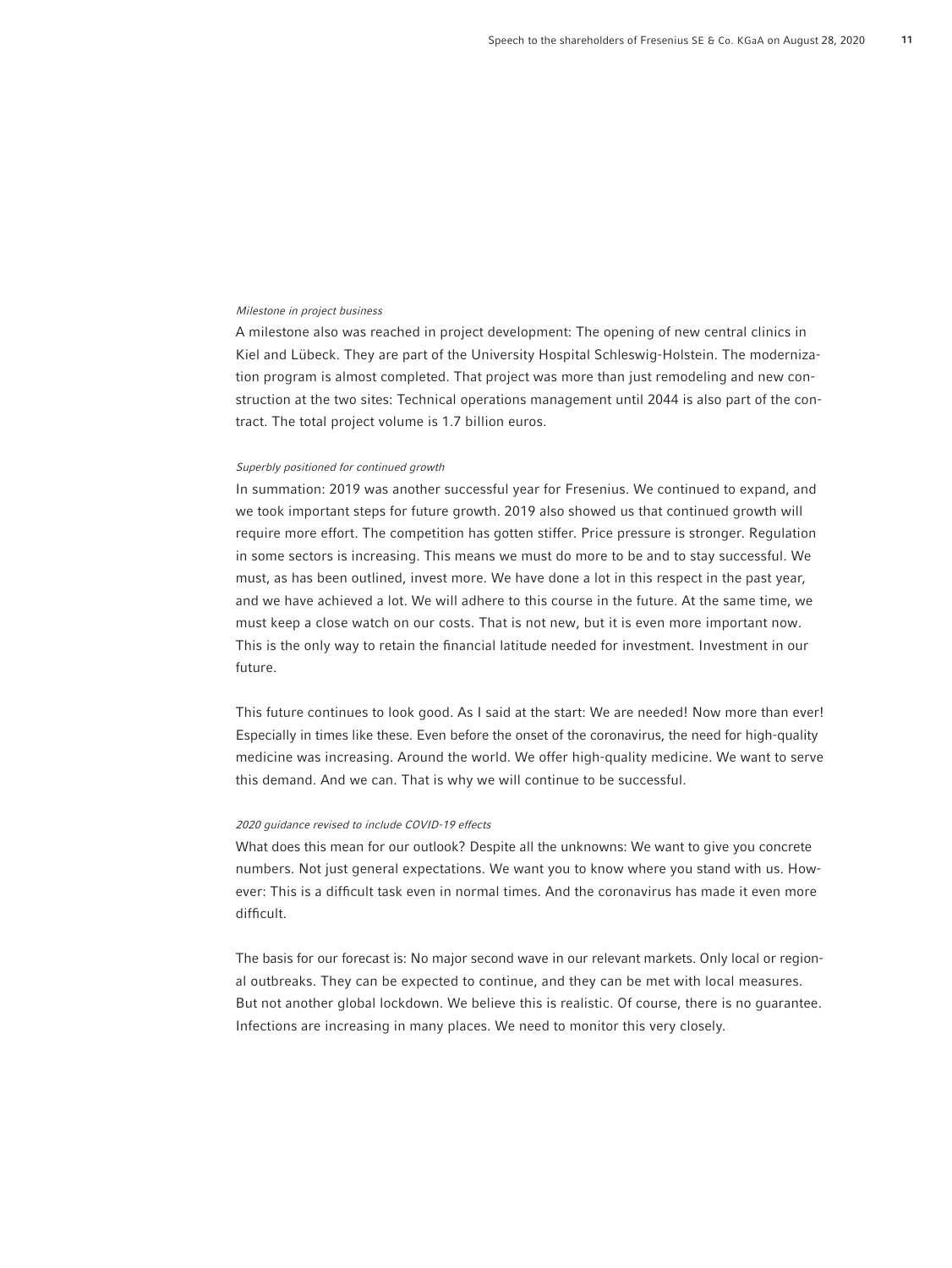However, on this basis we believe that the second quarter was the bottom of the trough for us economically. The rest of the year will also see our earnings rebound. Our expectations for the full year, in constant currency:

Revenue: Plus 3 to plus 6 percent. Earnings: Minus 4 to plus 1 percent.

This is less than we expected before the coronavirus. But it is not little. It means that our company continues to grow. It means we continue to build our business. That we treat even more patients. I believe this would represent a strong result. A result that proves our ability to withstand adversity. I am very confident we will achieve it.

### Medium-term goals for 2020-2023 confirmed

You are probably wondering: What about our medium-term goal? As you will remember: Revenue should increase on average between 4 and 7 percent annually through 2023. In terms of earnings it should be 5 to 9 percent. We will grow somewhat less than planned this year due to the coronavirus. This must be compensated for in the coming years. I believe we are on the right path. There is no reason to diverge from this goal.

Will acquisitions help us? Probably. Their effect is not contained in these numbers. They are based on growth under our own power. However, we regularly make small- and medium-sized acquisitions. If these are factored in: Then it would be about 1 percent more.

Anchoring sustainability even more firmly in Fresenius Dear Shareholders!

I have thoroughly reported on the coronavirus situation. About our development in the past business year. About our visions for the future. And I would gladly have tackled another topic today, a topic that means a great deal to many people. That topic is sustainability. An extremely important topic! A topic with many facets. And one that is closely aligned with Fresenius. We have not talked about it much in the past. Perhaps not enough. This is something I want to change. However, today is not the day.